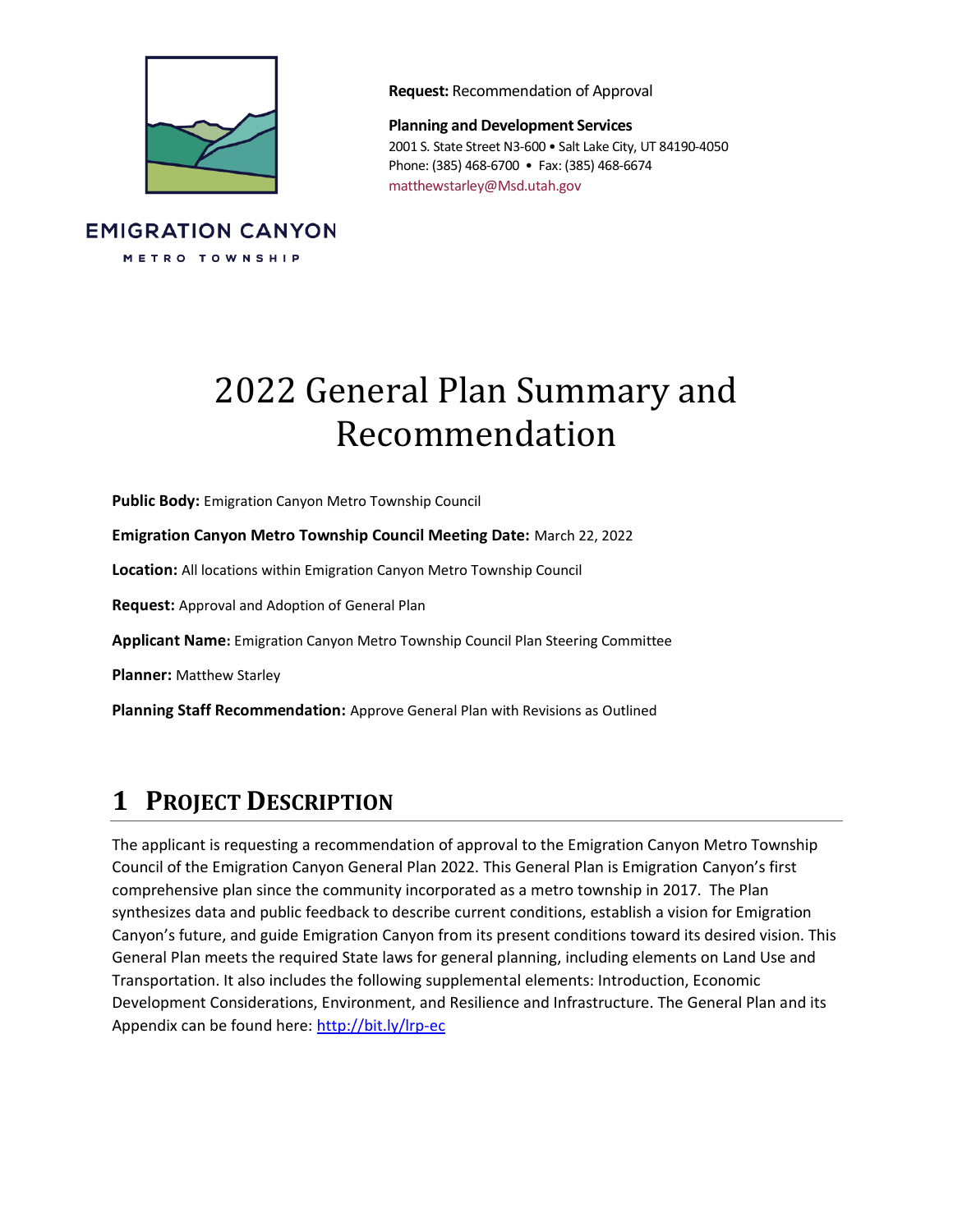

**Request:** Recommendation of Approval

**Planning and Development Services**

# **2 SUMMARY**

### **2.1 BACKGROUND**

Emigration Canyon became an independent municipality with its own governing authority in 2017 after a vote of Emigration Canyon residents in 2015. Emigration Canyon is governed by an elected legislative council. The Council has the authority to enact laws and ordinances to carry out its responsibilities such as land use and development regulations (zoning), as long as these laws and ordinances are consistent with the Utah Municipal Code and other state statutes.

Emigration Canyon is a member of the Greater Salt Lake Municipal Services District (MSD), a special local district established in 2015. The MSD provides Emigration Canyon with planning and development, business license, building inspection, and code enforcement services as part of its membership agreement. The Emigration Canyon Metro Township Council appoints a Planning Commission, working with MSD Planners, to make recommendations regarding land use decisions to the Council. The Council also appoints a General Plan Steering Committee to work with MSD Long Range Planners on the development of Emigration Canyon's General Plan.

The General Plan Steering Committee and Planning Commission make recommendations to the Council regarding the adoption and amendment of the General Plan. The Council can adopt, reject, or revise a recommended General Plan. To support the development of this Plan, the Emigration Canyon Metro Township Council appointed the following members of the Emigration Canyon Planning Commission and residents from the community to serve on the Steering Committee: Robert Pinon (Chair), Andrew Wallace (Vice Chair), Dale Berreth, Steve Borst, Paul Brown, Tim Harpst, Willy Stokeman, and Bill Tobey.

### **2.2 DOCUMENT DESCRIPTION**

Emigration Canyon's General Plan 2022 is a guide for the Municipality's development decisions; holds a long-term perspective; communicates the wants and needs of the community to elected officials and to prospective residents; includes a transportation element and a land use element, per Utah State Code 10-9a-401; and is a "living" document that can be updated and altered as deemed necessary.

### **2.3 KEY CONTENT WITHIN THE PLAN**

#### **2.3.1 Vision Statement**

- *Emigration Canyon is a progressive, family-oriented community with many opportunities for its residents to enjoy active, healthy, and modern lifestyles.*
- *Emigration Canyon is comprised of distinct neighborhoods with residents who are dedicated to fostering a sense of community and are actively involved in public activities.*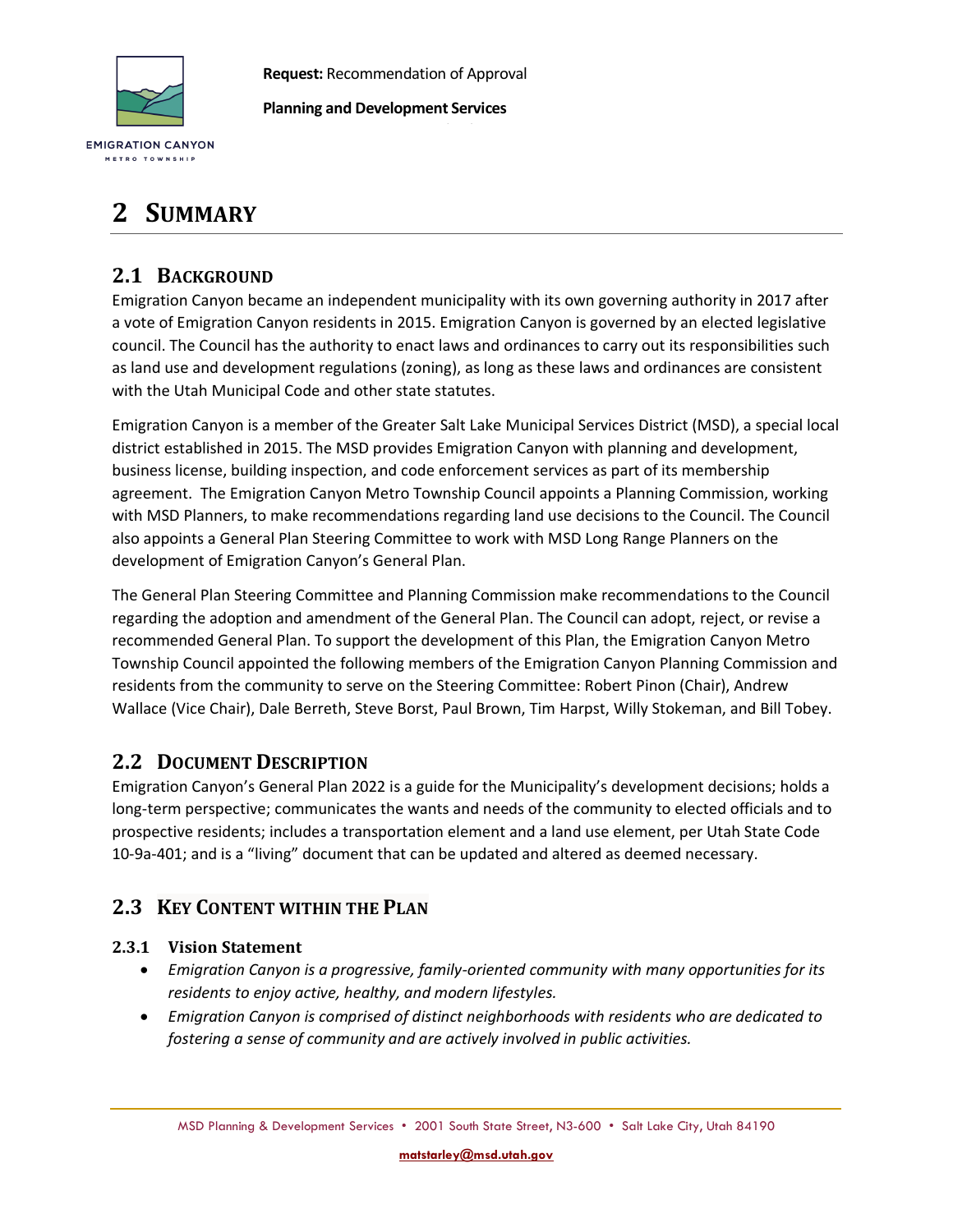

**EMIGRATION CANYON** METRO TOWNSHIP

**Request:** Recommendation of Approval

**Planning and Development Services**

- *Emigration Canyon is a nationally recognized historic landmark, and its residents embrace that heritage.*
- *Emigration Canyon residents enjoy and value the Canyon's many excellent, cherished, wellmaintained recreational amenities.*
- *Emigration Canyon residents are committed to maintaining and protecting the Canyon's important ecosystems and resources.*

#### **2.3.2 Land Use**

Emigration Canyon's current zoning designations largely reflect land use desires expressed in General Plan Steering Committee meetings and public surveys. The Future Land Use and Character Area Map generated for this Plan (see page 39 of the General Plan) conveys the land use patterns envisioned for Emigration Canyon's future. Expressed desires include preservation of the existing character of the built environment, the cultural heritage of the area, and the ecological features of the area including viewsheds, wildlife corridors, and open space. Support for preserving and enhancing existing commercial areas, and carefully considering how to enhance commercial activities that could encourage community connectedness, sense of place, and sustainability, is also expressed in the Plan. It is recommended that careful management of new developments and visitation to Emigration Canyon is needed to protect the natural environment and limit noise and nuisance factors. See pages 133-137 of the General Plan for the Land Use Work Program.

#### *2.3.2.1 The community's goals for Land Use are as follows*

- *Goal 2.1: Preserve the culture, identity, and character of Emigration Canyon's built environment.*
- *Goal 2.2: Enhance community connectedness and sense of place.*
- *Goal 2.3: Preserve and enhance ecological features, viewsheds, wildlife corridors, and open space.*
- *Goal 2.4: Preserve and enhance existing commercial activities.*

#### **2.3.3 Character Areas**

The Land Use element of Emigration Canyon's General Plan includes several character areas: these are specific geographic areas that have unique or special characteristics that should be preserved; have potential to evolve into a unique area when provided specific guidance; or require attention suitable to their uniqueness. Four distinct character areas have been identified in this Plan with input from the General Plan Steering Committee and the Planning Commission. Specific assets, opportunities, and challenges are associated with each character area, and the Plan establishes vision statements and future zoning considerations for each. See page 49 of the General Plan for the Future Land Use and Character Area Map.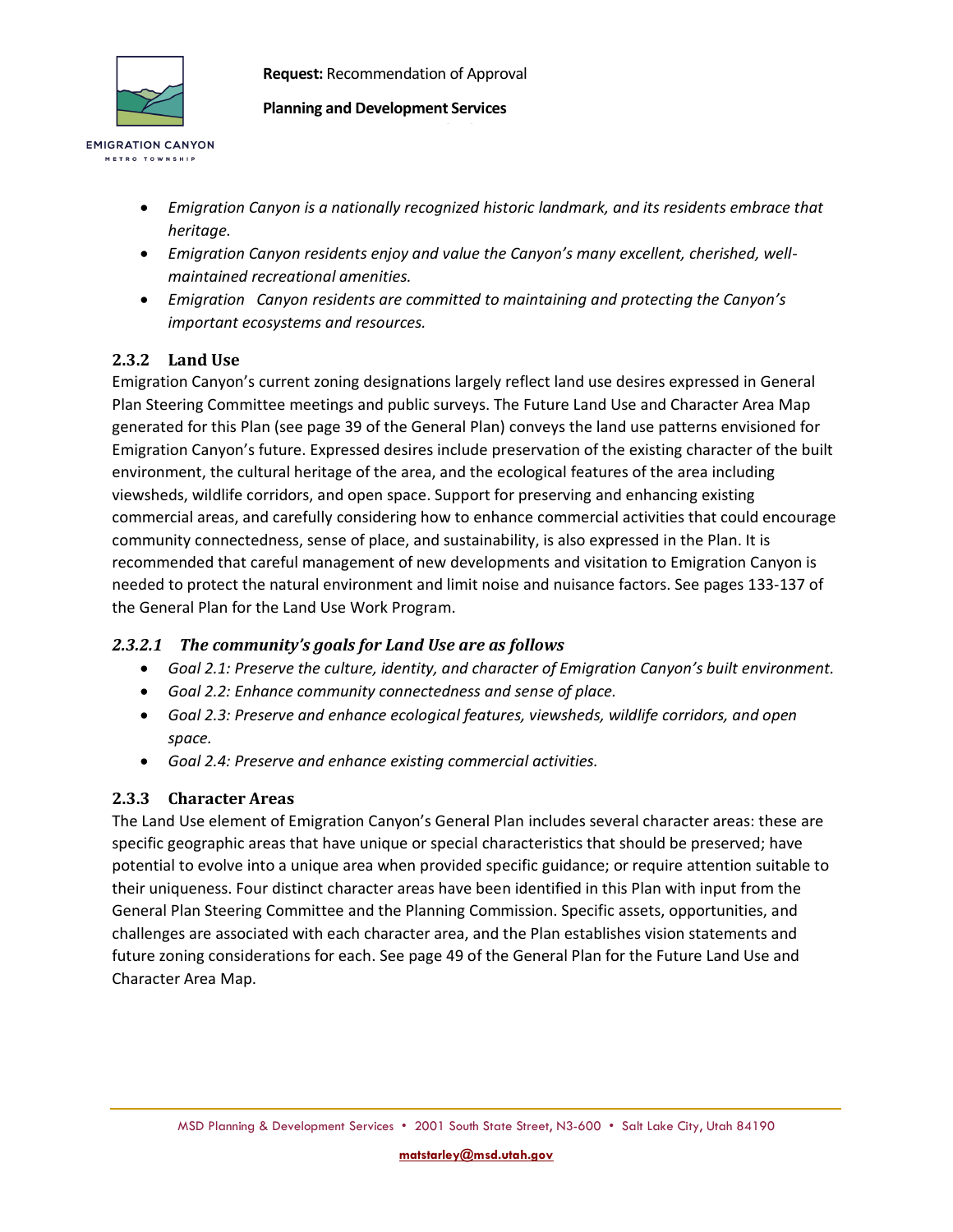

METRO TOWNSHIP

**Request:** Recommendation of Approval

**Planning and Development Services**

#### **2.3.4 Transportation**

The transportation vision included in Emigration Canyon's General Plan aligns closely with the expressed land use desires. Participants in public meetings and surveys expressed a desire to plan for and better manage projected increased use of both roads and trails by visitors in the years to come, and to improve road safety for all types of users (especially bicycles). Mitigating the effects of high volumes of visitor usage on Emigration Canyon's roads, residents, and natural environment through the management of light, noise, and air pollution, and by increasing trailhead parking and other related infrastructure improvements, are considered a high priority. See pages 138-140 of the General Plan for the Transportation Work Program.

#### *2.3.4.1 The community's goals for Transportation are as follows:*

- *Goal 3.1: Enhance the existing character, integrity, and environmental management of the Canyon roads.*
- *Goal 3.2: Provide a safe, efficient transportation network for all users.*

#### **2.3.5 Economic Development Considerations**

Although not required by State Code, economic development is a critical component of Emigration Canyon's General Plan. This element does not intrinsically support economic development, but instead examines options that could support responsible, equitable, and sustainable economic activities in the area, especially as part of a wider regional context. It also clarifies the kinds of economic development that would not be appropriate for Emigration Canyon. Market data, community input, and related planning initiatives helped to inform the content of this element. The vision for economic development in Emigration Canyon follows the vision for land use, in that enhancing economic activity within Emigration Canyon should only be undertaken in keeping with the existing character and values of the area. Any expansion or enhancement of economic activity should therefore support community connectedness and sustainability goals, preserve the culture and identity of the Canyon, and enhance the quality of life of residents and visitors. Improvements to digital infrastructure and consideration of economic activities that do not require brick and mortar developments are highlighted as priorities for future work. See page 141 of the General Plan for the Economic Development Considerations Work Program.

#### *2.3.5.1 The community's goals for Economic Development are as follows:*

• *Goal 4.1: Foster responsible, equitable, and sustainable economic development in keeping with the character and values of Emigration Canyon.*

#### **2.3.6 Environment**

The environment element is not required by the State Code, but it is an essential element for Emigration Canyon to include in its General Plan due to the close relationship that exists between the residents of the area, their built environments, and the natural environment that surrounds and sustains them. The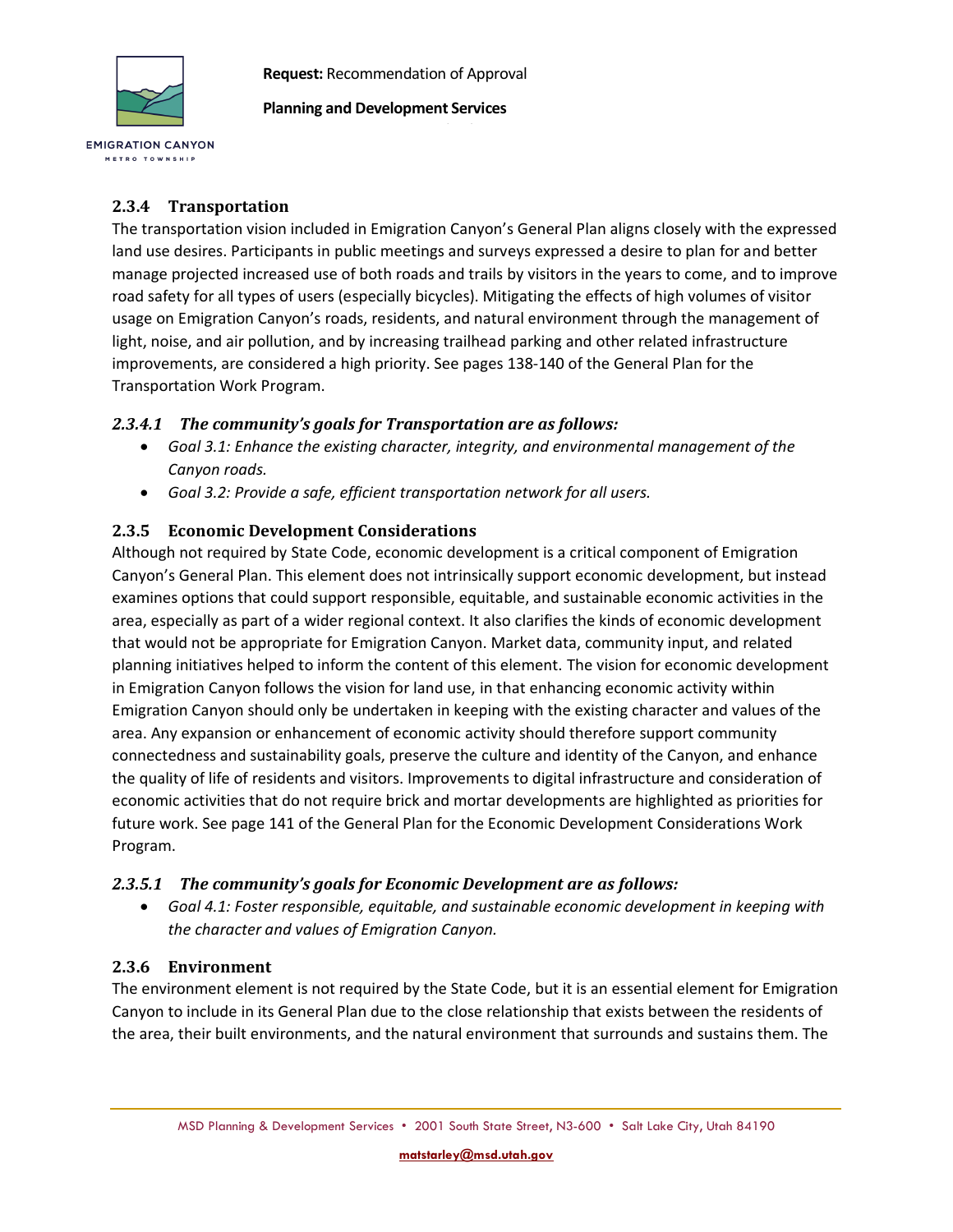

**EMIGRATION CANYON** METRO TOWNSHIP

**Request:** Recommendation of Approval

#### **Planning and Development Services**

vision for the environment outlined in this element aligns closely with the land use desires expressed by Emigration Canyon residents, particularly in terms of the desire to preserve ecological features and enhance community connections and sense of place. Participants in public meetings and surveys expressed a desire to consider current and future environmental impacts and prevent significant adverse effects on the valuable natural resources of Emigration Canyon when making land use decisions. See pages 142-146 of the General Plan for the Environment Work Program.

#### *2.3.6.1 The community's goals for the Environment are as follows:*

- *Goal 5.1: Protect and enhance clean, clear air quality.*
- *Goal 5.2: Preserve and enhance the health of the watershed to ensure that it has adequate quality and capacity to fulfill the needs of all those who depend upon it for life and well-being, both human and non-human.*
- *Goal 5.3: Preserve and enhance natural areas and ensure that landscapes are functional and diverse.*
- *Goal 5.4: Foster healthy, balanced relationships between humans and nature.*

#### **2.3.7 Resilience and Infrastructure**

The resilience and infrastructure element is not required by the State Code, but it is an essential element for Emigration Canyon to include in its General Plan as It encourages the community to plan for the management of hazards and risks associated with a range of infrastructure types (i.e. physical, digital, and social). The element draws from relevant literature and strategy documents, as well as community input to develop a vision that aligns with the land use vision and supports improving infrastructure and resilience in Emigration Canyon. The element highlights the importance of preparing for, mitigating and adapting to the effects of climate change, natural disaster risk, and other hazards by maintaining and improving existing infrastructure; enhancing digital infrastructure and associated connectivity; and by supporting and enhancing social cohesion. See pages 147-152 of the General Plan for the Resilience and Infrastructure Work Program.

#### *2.3.7.1 The community's goals for Resilience and Infrastructure are as follows:*

- *Goal 6.1: Practice fiscal responsibility and sustainability in all decision-making.*
- *Goal 6.2: Maintain the infrastructure system in good working condition and ensure that it meets the needs of current and future residents and visitors.*
- *Goal 6.3: Mitigate the effects of climate change, natural disaster risk, and other hazards.*
- *Goal 6.4: Adapt to climate change, natural disaster risk, and other hazards.*
- *Goal 6.5: Ensure that all community members enjoy a sense of belonging and high levels of social connectedness and trust.*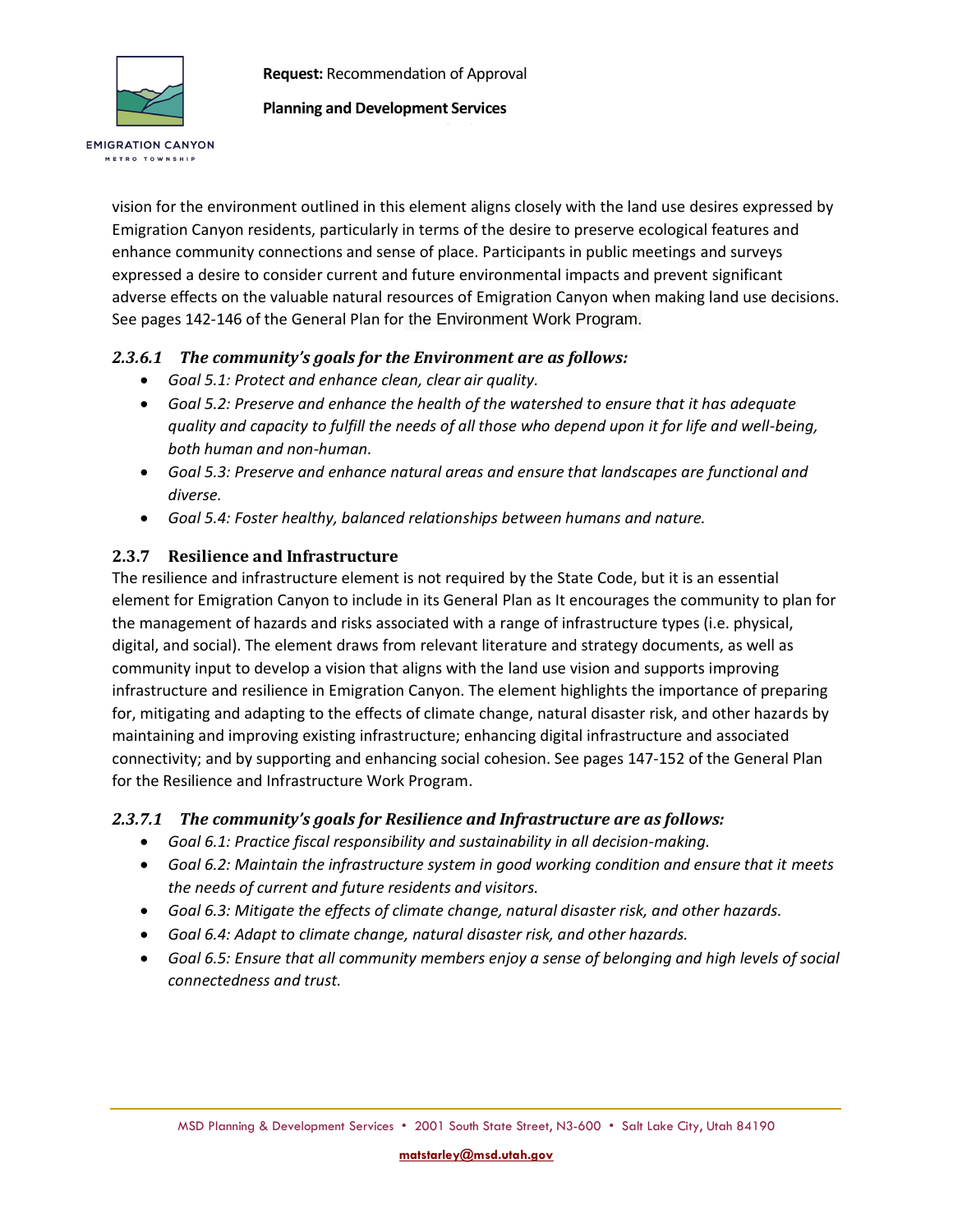

METRO TOWNSHIP

**Request:** Recommendation of Approval

**Planning and Development Services**

#### **2.3.8 Key Recommendations from the Work Programs**

Seven key recommendations arose from this planning process. These recommendations address major challenges identified for Emigration Canyon, and propose opportunities for mitigating, adapting to, or otherwise improving upon, those challenges. Key challenges associated with progressing the Emigration Canyon community vision and upholding the community values include; managing the use of the Canyon's roads and trails by visitors, managing development pressures, managing pressures that effect water quality and quantity, and managing wildfire risk and other hazards.

- *Recommendation 1: Preserve and enhance the ecological features, viewsheds, wildlife corridors, and open space of Emigration Canyon for future generations.*
- *Recommendation 2: In land management decision making, protect watershed quality and ensure sustainable use of all water resources.*
- *Recommendation 3: Improve the safety, sustainability, and resilience of the built environment, including trails and other outdoor recreation infrastructure.*
- *Recommendation 4: Provide a safe, efficient transportation network for all users.*
- *Recommendation 5: Enhance community connectedness, engagement, and sense of place.*
- *Recommendation 6: Prepare for, mitigate and adapt to the effects of climate change, natural disaster risk, and other hazards.*
- *Recommendation 7: Foster responsible, equitable, and sustainable economic development in keeping with the character and values of Emigration Canyon.*

The Work Programs associated with each chapter of the Plan expand upon these recommendations.

# **3 SITE & VICINITY DESCRIPTION**

All properties and lands within Emigration Canyon Metro Township's boundaries are considered in and affected by this Plan.

# **4 PLANNING STAFF ANALYSIS**

The MSD Planning Staff and the Emigration Canyon Planning Commission recommend approval and adoption of the Emigration Canyon General Plan 2022, with the revisions outlined *on Emigration Canyon\_General Plan Update* ConceptBoard.com site; (Link: <https://app.conceptboard.com/board/54a9-uy77-bq8a-ym0c-fhox> ).

#### **Staff has determined that the following findings are in support of the application.**

1. The document follows Utah State Code Requirements for General Plans.